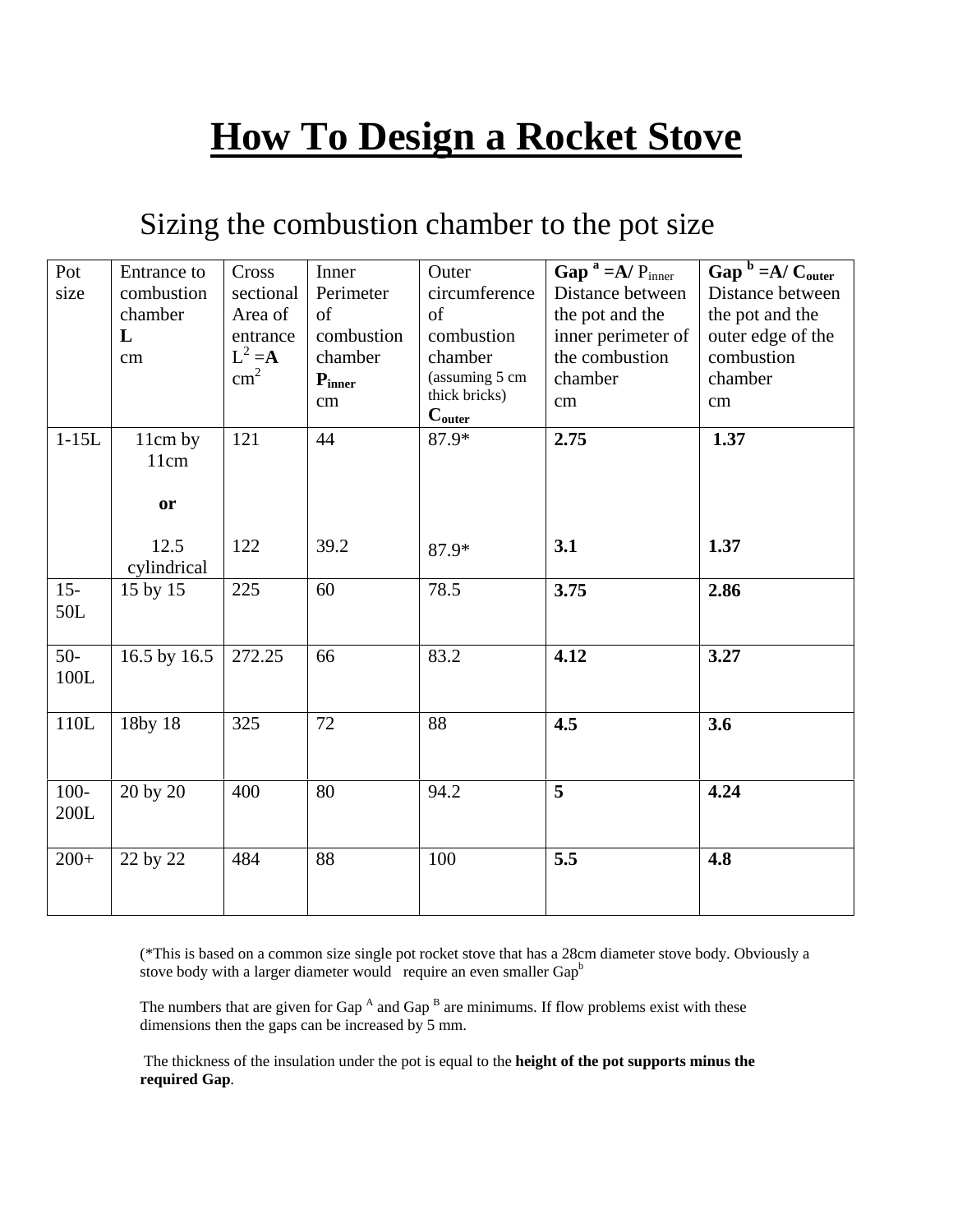Take the 20cm by 20cm combustion chamber as an example. If 6 cm pot supports are used and we require a 4.24 cm Gap  $B$  then we need to fill under gap  $B$  with 1.76 cm of insulation. Notice that in the plans a 1.7 cm square mould is welded on the stove at Gap B  $\overline{)}$ 



C=D\*3.14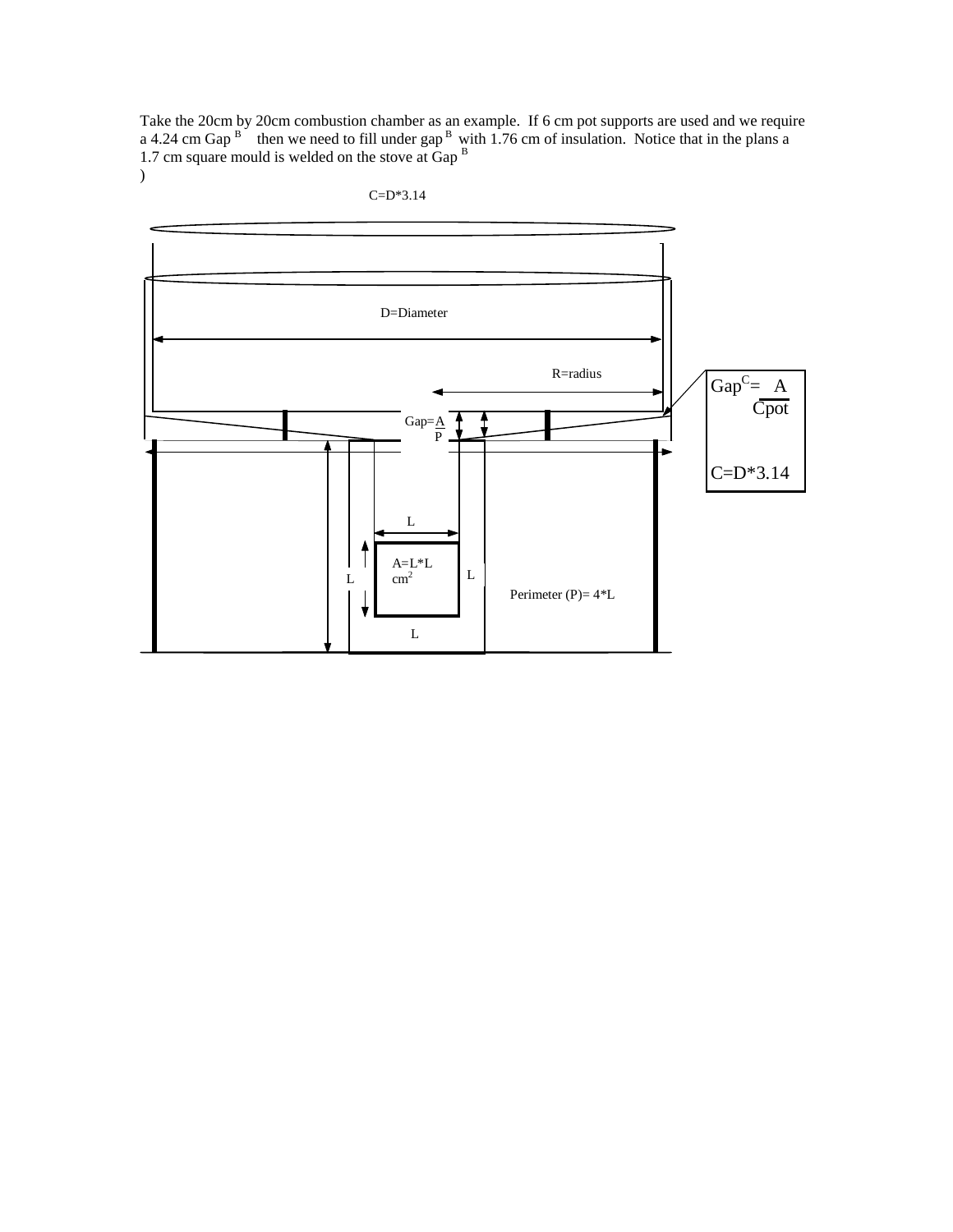

To calculate  $\text{Gap}^A$  (the distance between the pot and the inner perimeter of the combustion chamber**)** use the equation:

**Gap <sup>A</sup>** = **A**rea Inner **P**erimeter of combustion chamber

To calculate Gap  $B$  (between the pot and the outer edge of the combustion chamber) use:

**Gap <sup>B</sup>**  $=$ **Area C**ircumference =  $[(L+7-10 \text{ cm}]$  \*3.14)

To calculate the Gap<sup>C</sup> (under the outer edge of the pot and the stove body) use **Gap <sup>C</sup>**  $=$  Area Circumference Pot

To calculate Gap  $\overline{D}$  (between the sides of the pot and the stove body) use **Gap**  $D = \text{Gap}^C * 0.75$ 

#### **Determining the volume of a pot or of a stove body**

Volume= **A** (Cross sectional Area of cylinder) \* (**H**) Height of cylinder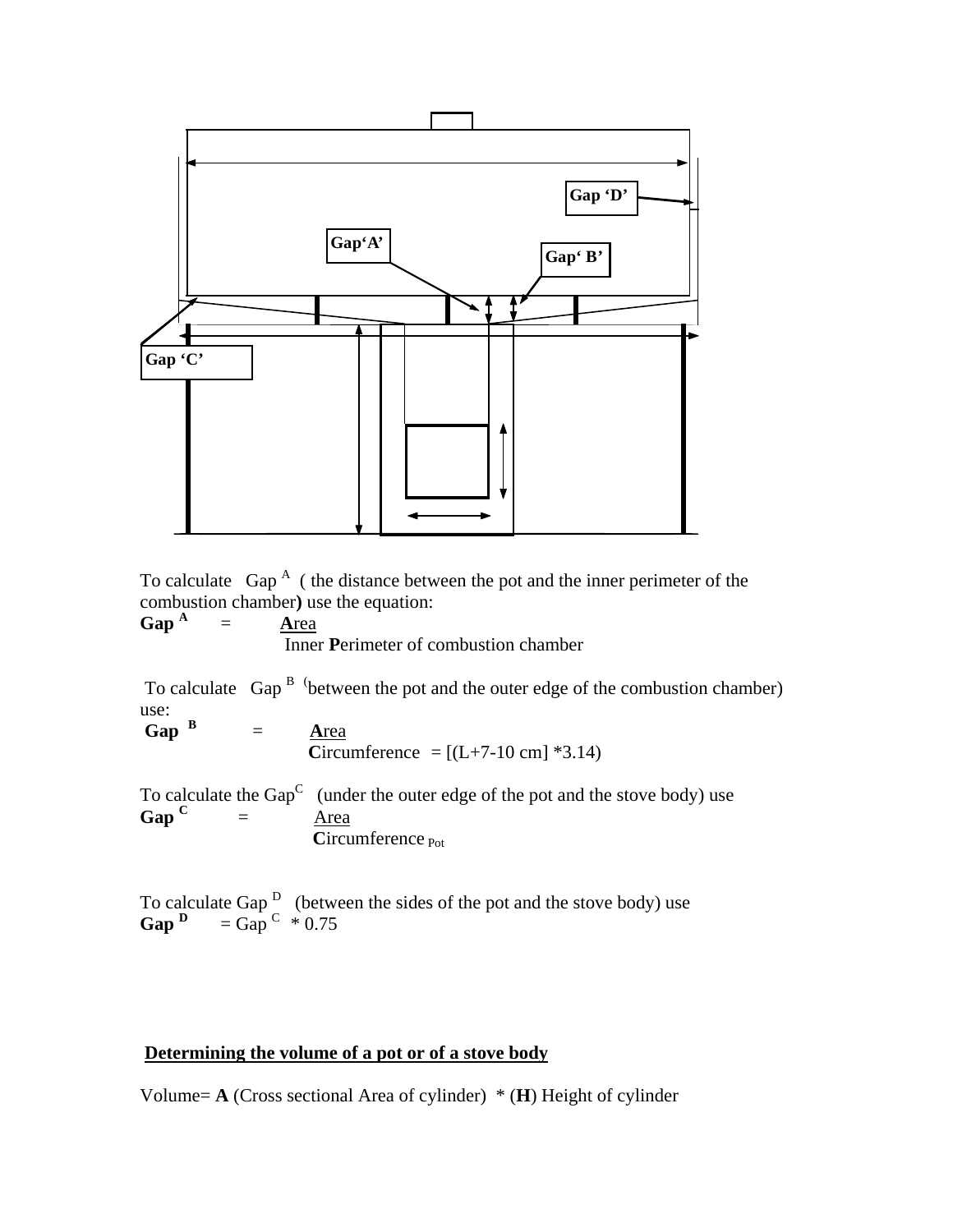

## **To determine the circumference of the pot skirt**

 $C=D$  \*3.14  $C = D$  [Pot diameter + Gap<sup>D</sup> + gap<sup>D</sup> + 1**t** (thickness of metal)] \* 3.14

## **To determine the height of the combustion chamber use**

Height of stove entrance  $= X$ 

Height of combustion chamber above stove entrance  $= 1.5X$ 

**T**otal **Height** of combustion chamber (**TH**) =  $X + 1.5X + 5$ cm (for thickness of insulation)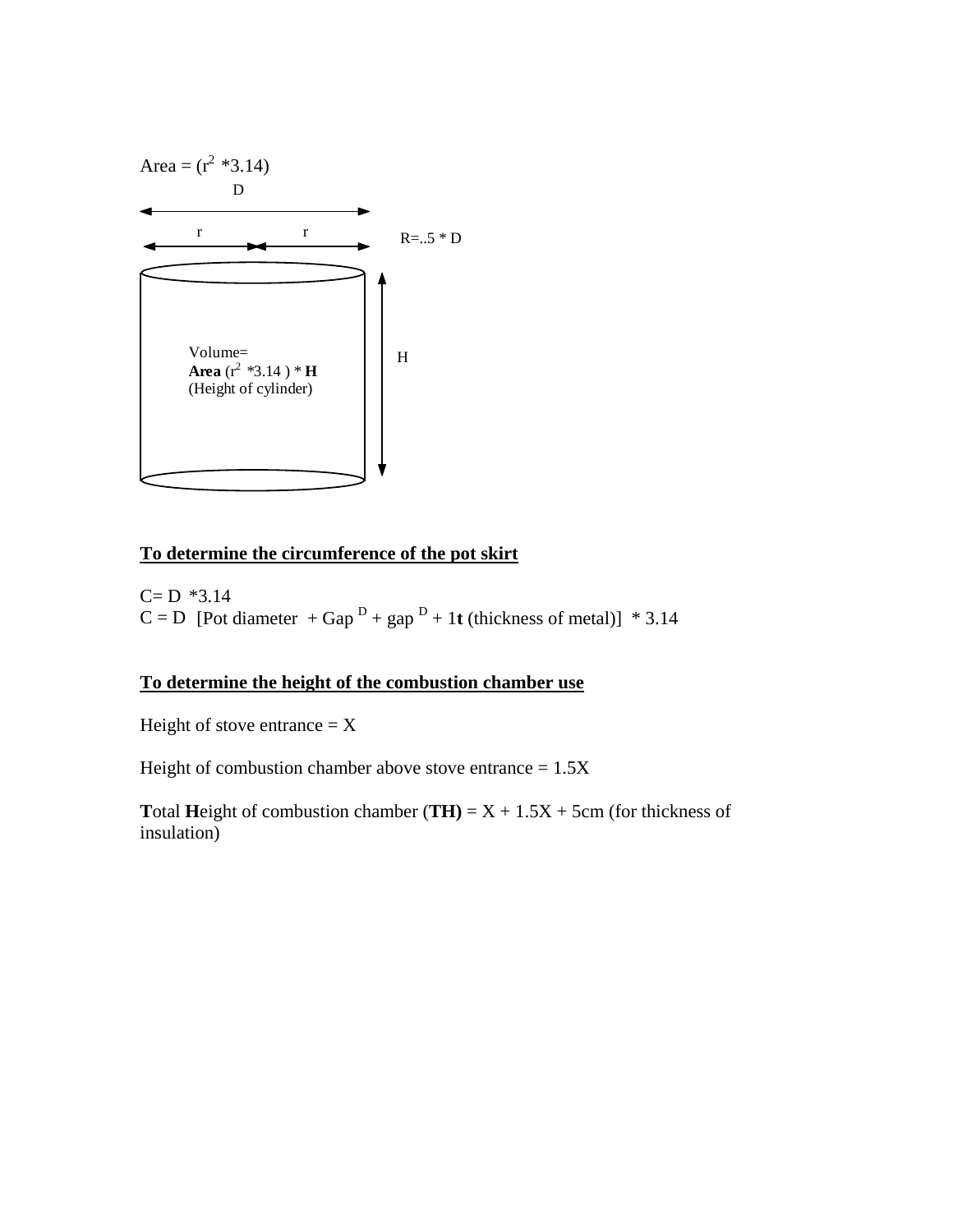

For example, the 60L institutional stove has these approximate dimensions

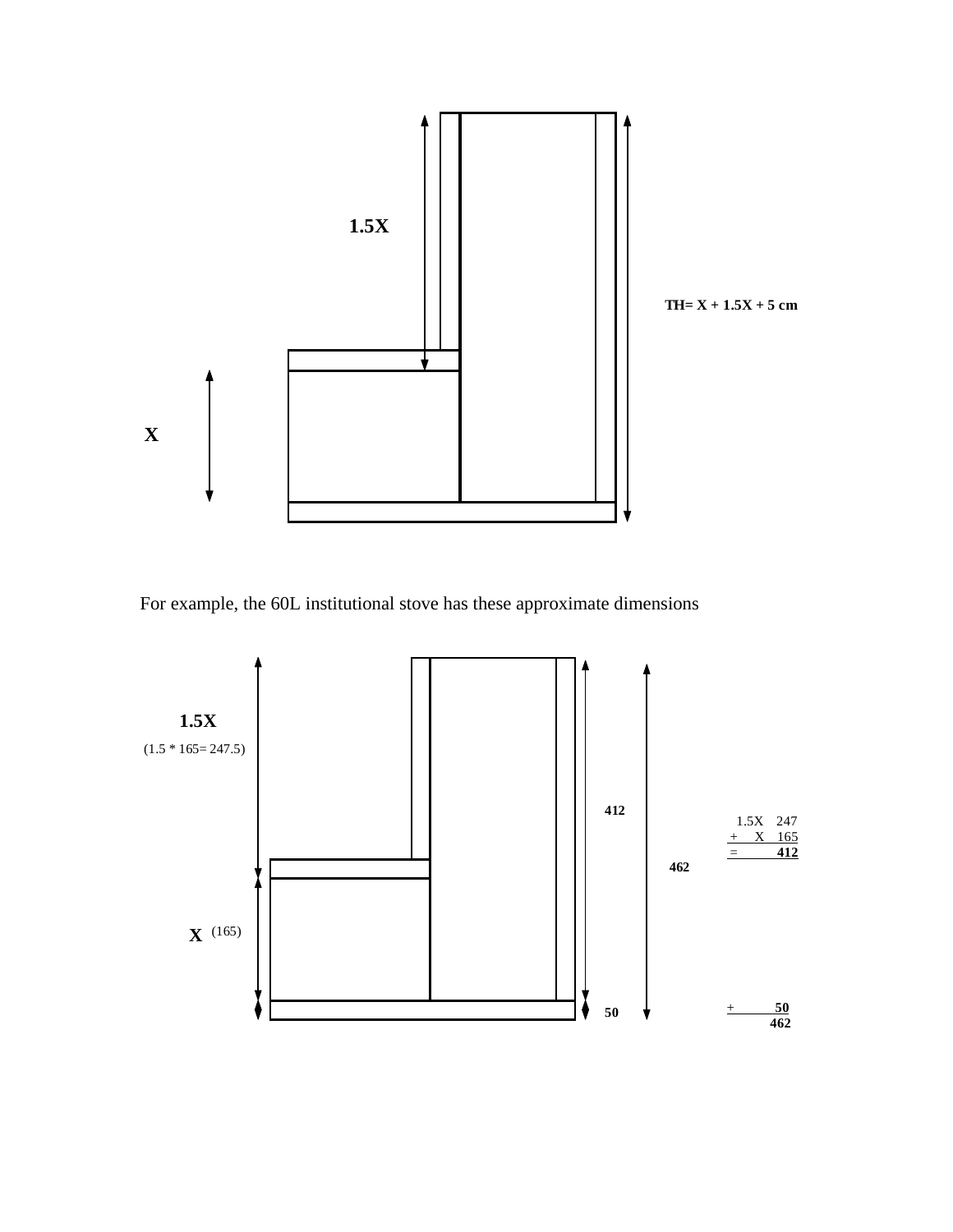